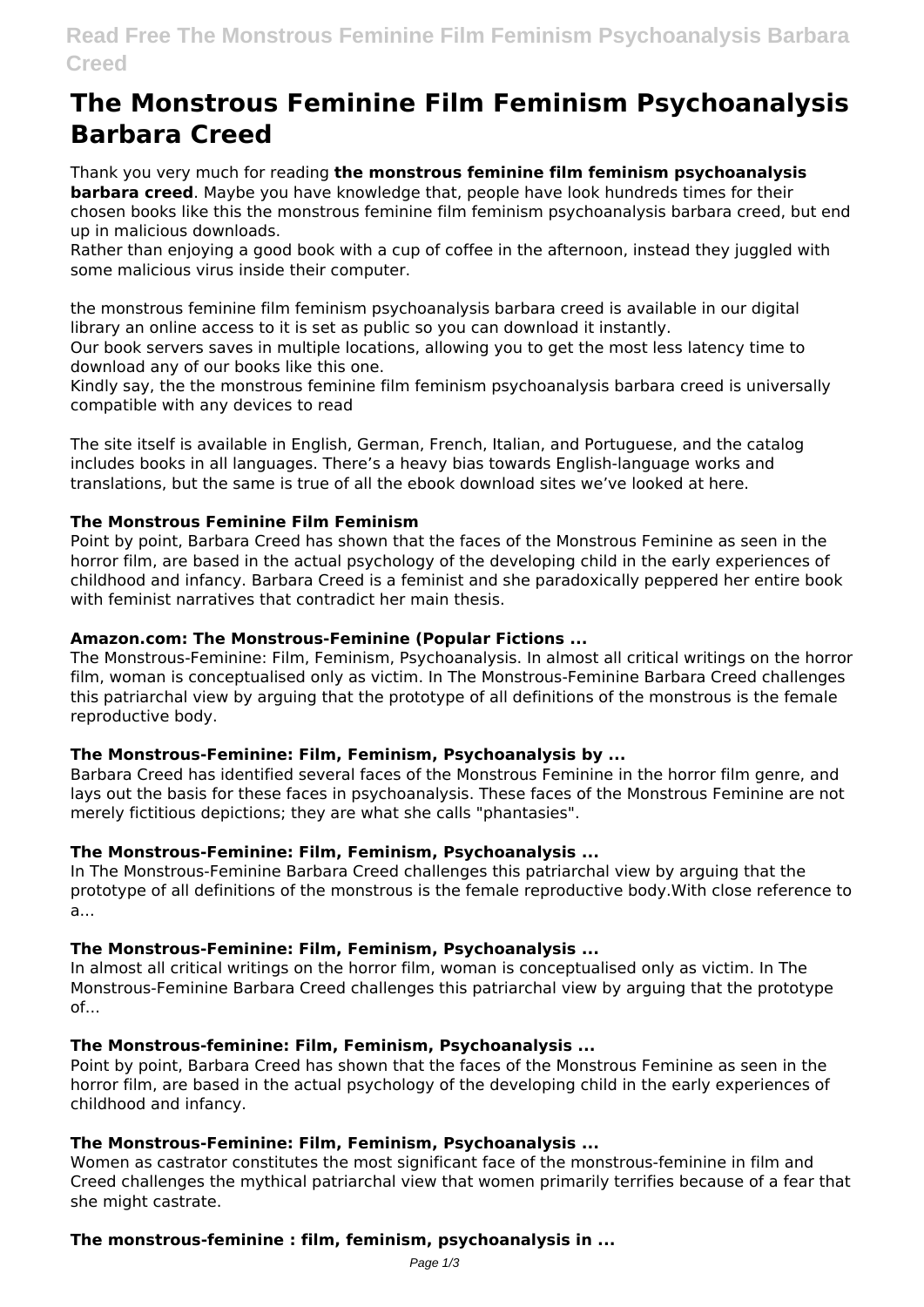# **Read Free The Monstrous Feminine Film Feminism Psychoanalysis Barbara Creed**

the seven 'faces' of the monstrous-feminine from a feminist and psychoanalytic perspective, discussing woman as monster in relation to woman as archaic mother, monstrous womb, vampire, witch, possessed body, monstrous mother and castrator. Her argument disrupts Freudian and Lacanian theories of sexual difference

# **The Monstrous-Feminine: Film, Feminism, Psychoanalysis ...**

In The Monstrous-Feminine Barbara Creed challenges this patriarchal by arguing that the prototype of all definitions of the monstrous is the female reproductive body. Women as castrator constitutes the most significant face of the monstrous-feminine in film and Creed challenges the mythical patriarchal view that women primarily terrifies because of a fear that she might castrate .

# **The Monstrous-Feminine: Film, Feminism, Psychoanalysis ...**

The Monstrous Feminine refers to the interpretation of horror films conceptualizing women, predominantly, as victims. Throughout the book, Creed observes how women are positioned as victims within the horror film genre, and challenges this overriding patriarchal and one-dimensional understanding of women.

# **Barbara Creed - Wikipedia**

"In almost all critical writings on the horror film, woman is conceptualised only as victim. In The Monstrous-Feminine Barbara Creed challenges this patriarchal view by arguing that the prototype of all definitions of the monstrous is the female reproductive body

# **The monstrous-feminine : film, feminism, psychoanalysis ...**

The Monstrous-Feminine married psychoanalytic thinking with film analysis in radically new ways to provide an invaluable corrective to conventional approaches to the study of women in horror films, with their narrow emphasis on woman's victimhood.

# **Re-reading the Monstrous-Feminine: Art, Film, Feminism and ...**

In almost all critical writings on the horror film, woman is conceptualised only as victim. In The Monstrous-Feminine Barbara Creed challenges this patriarchal view by arguing that the prototype of all definitions of the monstrous is the female reproductive body.

# **The Monstrous-Feminine : Film, Feminism, Psychoanalysis**

 Representations of the monstrous-feminine, as conceptualized by Barbara Creed, illustrate the ways in which femininity is feared and abjected in contemporary society. As layne Ussher notes, this positioning of women's bodies as abject has important implications for women's lived experience (7).

# **Understanding Abjection: An Analysis of the Monstrous ...**

The Monstrous-Feminine: Film, Feminism, Psychoanalysis (1993) Barbara Creed's The Monstrous-Feminine (1993) is a must-read for anyone interested in the female monsters (and female monstrosity) present in the modern horror film.

# **The Monstrous-Feminine: Film, Feminism, Psychoanalysis ...**

A two-part analysis looking at the psychological disorders and female archetypes that appear in Black Swan (2010). To me anyway... References Films An American Werewolf in London, 1981 John Landis ...

# **Black Swan: The Monstrous Feminine**

In The Monstrous-Feminine Barbara Creed challenges this patriarchal view by arguing that the prototype of all definitions of the monstrous is the female reproductive body.With close reference to a number of classic horror films including the Alien trilogy, T

# **The Monstrous-Feminine | Taylor & Francis Group**

In The Monstrous-Feminine Barbara Creed challenges this patriarchal view by arguing that the prototype of all definitions of the monstrous is the female reproductive body.With close reference to a...